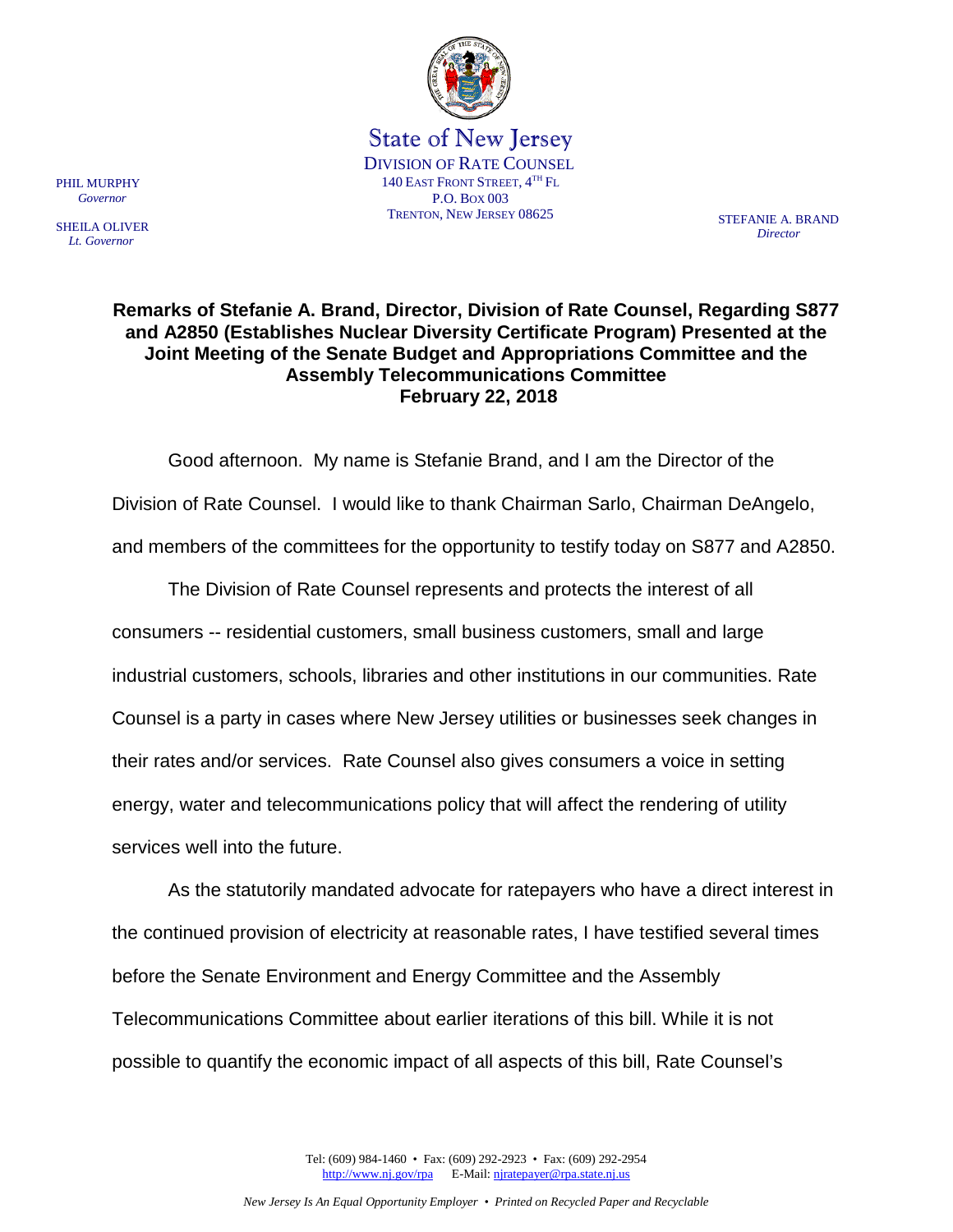economic consultants have been able to calculate the price tag of the nuclear and solar RPS portions of the bill. The total of just those two pieces of the bill, taking into account the time value of money is almost \$4 billion dollars. Here is the breakdown:

- On the nuclear side, using the rate in the bill of .4 cents per kilowatt-hour, and New Jersey's EY2017 retail sales (approximately 75 million megawatt-hours) the direct cost of the ZEC program comes to a little over \$300 million per year. If we assume that the program will run for seven years, *i.e.*, for the first four-year rate period and one additional three-year period, this would total \$2.1 billion in direct costs for the seven years. If the program runs for ten years, it would be an even \$3 billion in direct costs.
- There will also be indirect and induced costs associated with this level of rate increase. These are the secondary costs associated with ratepayers having less money to spend on other things because they are spending additional money on the nuclear subsidies. Indirect and induced costs will add another \$244 million per year to the bill, for a total of \$544 million per year. For seven years, that comes to \$3.8 billion total, or \$5.4 billion if the program lasts for ten years. If we take into account the time value of money, or the net present value ("NPV"), the total cost for a seven year program is \$2.7 billion and the total cost for a ten year program is \$3.4 billion.
- On the solar side, the latest revisions not only extend the Renewable Portfolio Standard out an additional 5 years, they also increase the RPS overall. Since the bill only includes very small reductions in the Alternative Compliance Payment, which forms the price ceiling on SRECs, ratepayer exposure from just the changes to this bill is approximately \$465 million between 2018 and 2028 (NPV). The bill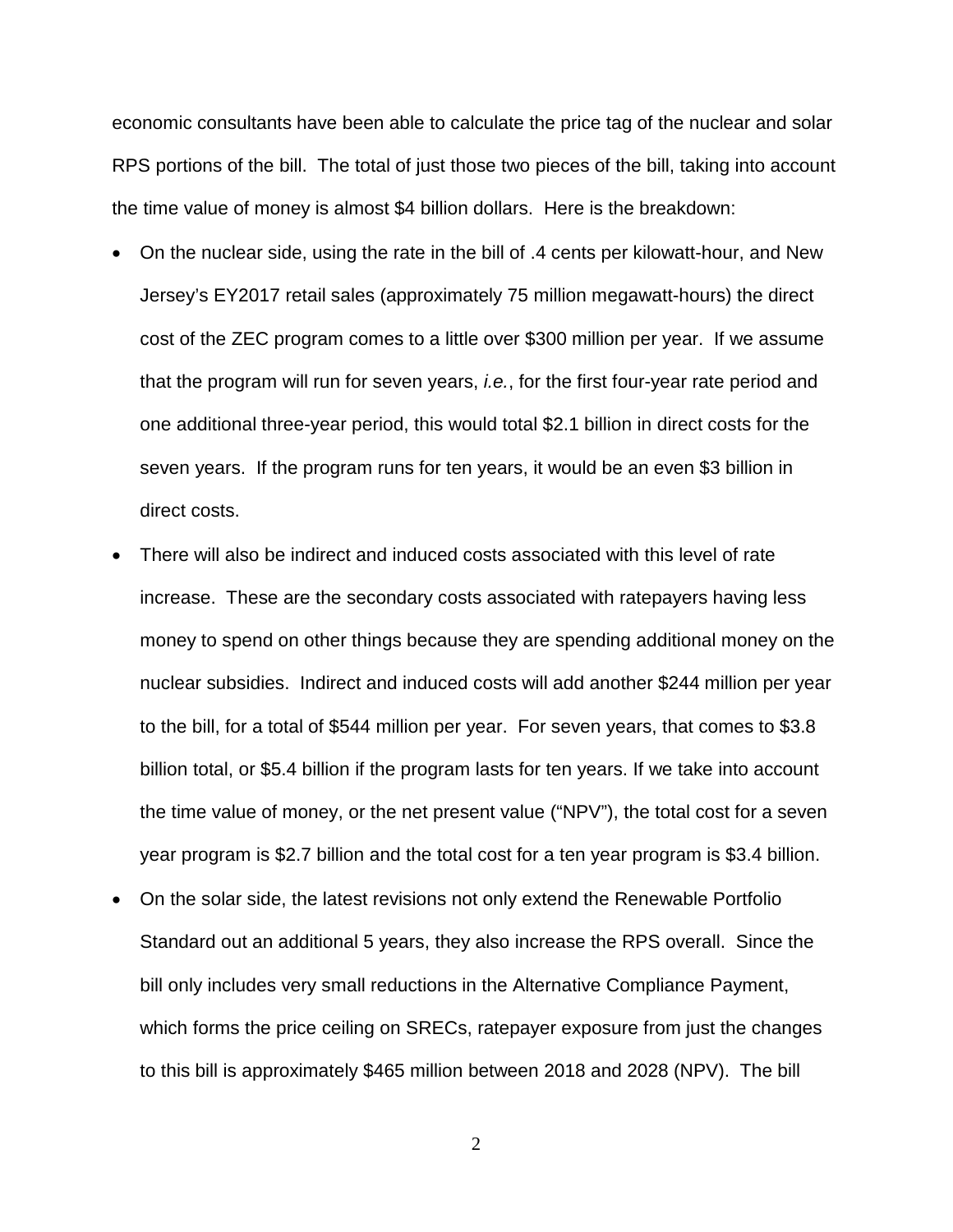does bring some ratepayer relief at toward the end of the program, but that ceiling does not fall below \$200 until EY 2029. This adds to the total that ratepayers have already committed to pay for the solar RPS during this period, putting the total exposure to ratepayers for SREC subsidies at \$5.3 billion (NPV) between 2018 and 2028 (\$5.6 billion out to 2033).

I want to reiterate that Rate Counsel has no interest in seeing nuclear power plants shuttered at any time prior to when we no longer need the electricity they generate. However, there is no reason to believe that the federal, state and regional entities that ensure our continued reliability and administer our deregulated wholesale energy and capacity markets, are unable to oversee our grid and administer those markets to protect these plants from shutting down while they are still needed. Nor is there any reason to reverse the decades-long deregulation of generation throughout the state to suddenly provide the benefits, but not the burdens, of re-regulation to one preferred fuel source.

 As I have stated previously, there has been no demonstration that PSEG's nuclear plants are in financial difficulty other than bald assertions and ultimatums issued by the Company. While there are some nuclear power plants in this country that are at risk of shutting down, most of them are in areas where the energy and capacity prices paid are lower than New Jersey's or where other factors may increase their operating costs. However, not all nuclear power plants are in trouble. The PJM Market Monitor has submitted testimony that shows based on public data that PSEG's nuclear plants are making money. In fact, the Market Monitor's testimony shows that over the last five years (2013-2017), PSEG's nuclear plants have covered their avoidable costs by over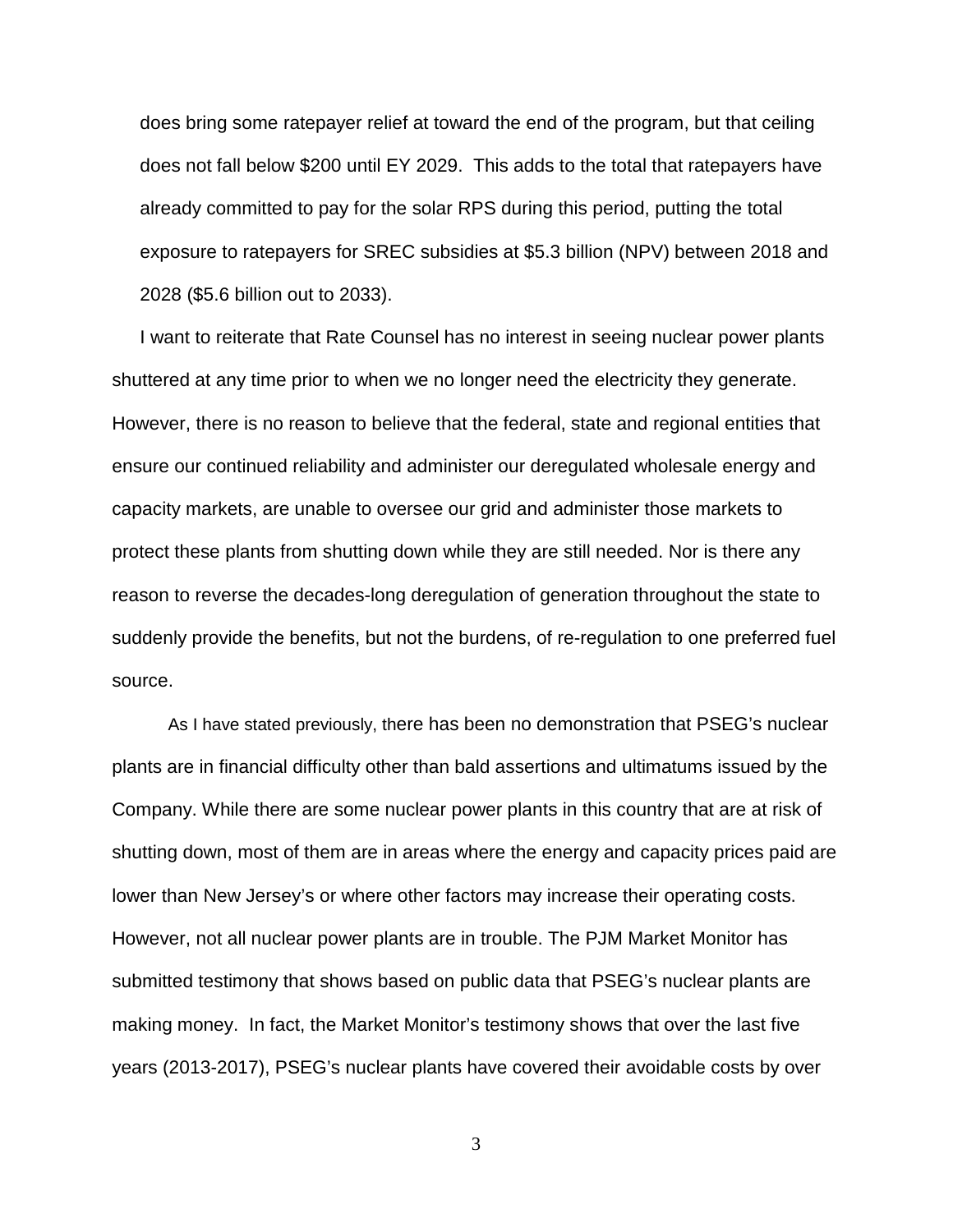\$1.4 billion. In the first 17 days of 2018 alone, PSEG covered its avoidable costs by more than \$131 million. PSEG has admitted that the plants are currently making money, but they argue that they do not expect them to continue to earn the return the company is seeking – 18% - which is almost double the return authorized for its regulated side. So it is imperative that we make sure, before raising ratepayer bills by billions of dollars, that there really is a threat to these plants that warrants this level of subsidies.

The language of the bill is insufficient to ensure that ratepayers are adequately represented in the process. Right now the participation of our office and any party who may be impacted by these subsidies is left to a ruling by the BPU and the Attorney General based on a finding that our participation is "essential" to the Board's ability to render a decision. The Legislature has previously recognized that our office's participation on behalf of the public interest should be guaranteed by statute and not subject to litigation in every case. See, N.J.S.A. 52:27EE-48. There are good reasons for that, since our office serves as the institutional adversary to the utilities and our participation ensures a fair process and full record. Since the mid-1970's Rate Counsel has participated in every case where a rate increase is sought and has never released confidential information to the public. There is absolutely no good reason to deviate from the process that has protected interests on both sides for over 40 years. It is also not appropriate for the Attorney General's office, which at times is our adversary in these cases, to pass on our value to the process. Nor should "essential" be the appropriate threshold for standing. This state has a long history of a liberal construction for standing and intervention. Yet this statute sets as high a bar as could be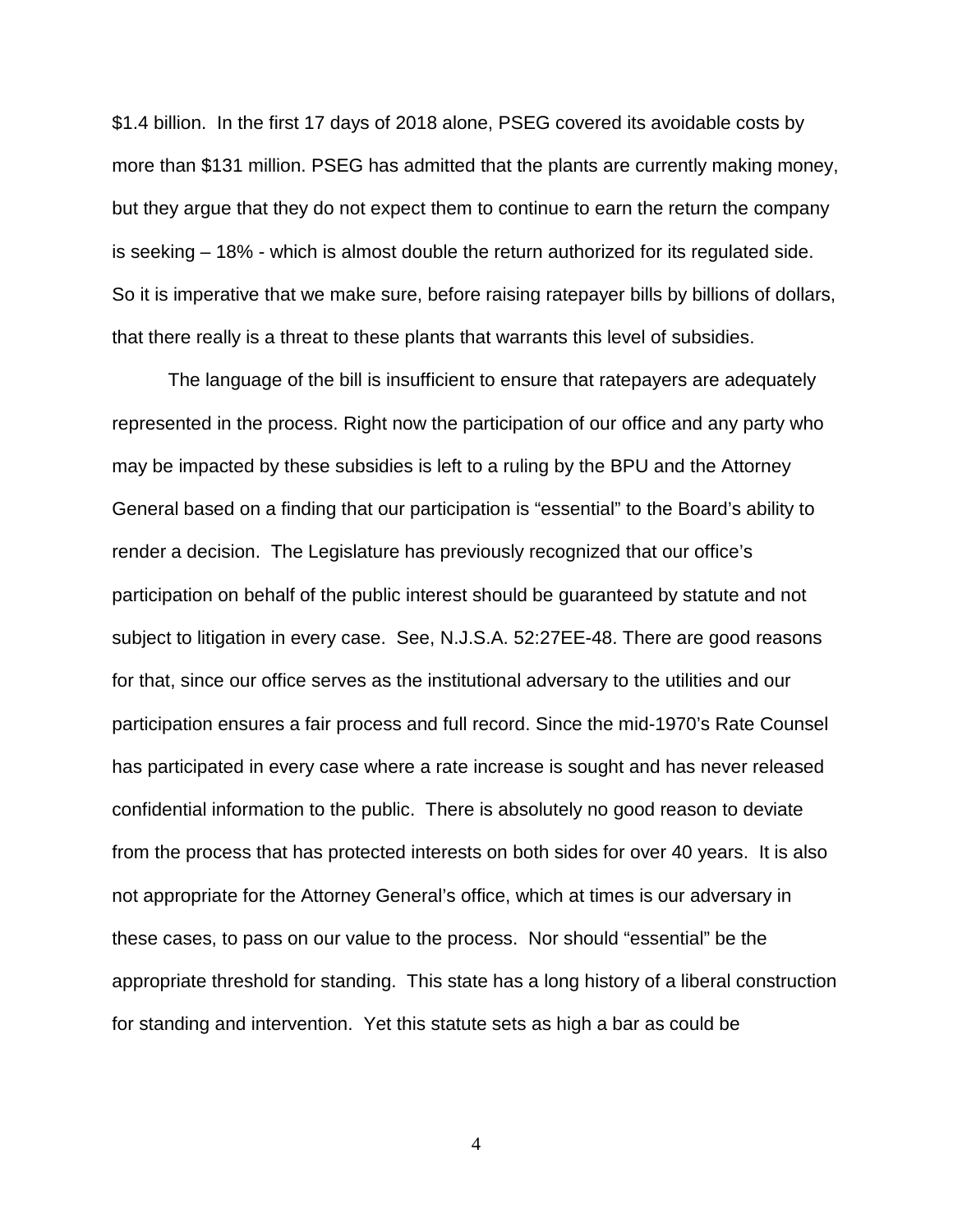constructed. It makes no sense to litigate whether we are "essential" when this Legislature has already found us to be when enacting in our enabling statute.

This is particularly true given the importance and the complexity of the review that must be conducted. The criteria in the statute for determining if subsidies should be awarded and to whom, are either undefined, or heavily weighted in favor of the utility. The timeframes are insufficient to ensure adequate process and review, and basic principles of ratemaking and due process are simply discarded. While the bill contains a number of provisions that appear to be aimed at protecting consumers, they are written in such a way that they do not. Consumers are not protected at all, while the utilities and the nuclear plant owners are insulated from any risk whatsoever.

For example, terms like "fuel diversity" and "air quality attributes" are undefined and are not generally part of the process for dispatching generation. PJM certainly focuses on fuel security, and has taken steps to ensure such security to further reliability, but diversity and security are not the same thing. No guidance is given to the BPU on how to assess "air quality attributes," which are generally outside its purview and expertise. The bill also does not tell us what "risk of loss" is acceptable. These gaps in the statute, combined with the impossible timeframes afforded to review these issues, give the applicants the ability to drive the inquiry and make the potential for a misguided decision that much greater.

The bill says that a nuclear plant can be awarded subsidies if it proves it is not projected to "fully cover its costs and risks including its risk adjusted cost of capital." In other words, ratepayers are being asked to guarantee recovery of PSEG's full costs and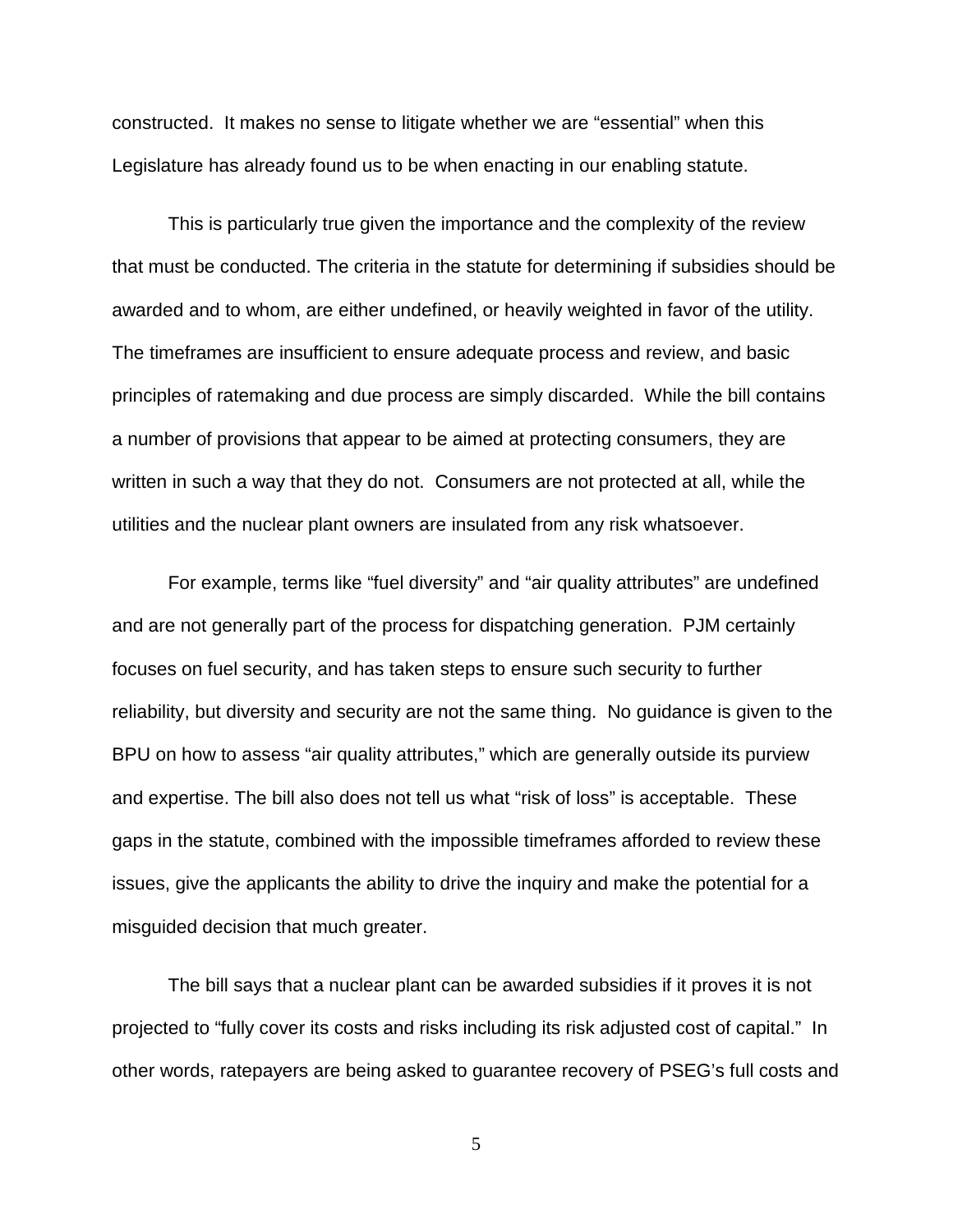"risk adjusted cost of capital." However, because PSEG's generation plants were deregulated in 1999 by this Legislature, it is not entitled to any particular cost of capital. Mr. Izzo has told the Bergen Record that the return on capital that he seeks is 18% which is far more than the already inflated 11.6% the Company earns on transmission or the 9.6% that the BPU has been awarding to regulated electric utilities in the past year. Asking BPU to assure a return for a deregulated entity is inappropriate. Asking ratepayers to assume the obligation to make sure PSEG Power is earning 18% is beyond inappropriate. Moreover, with regard to risk, some of the "risks" described in the statute cover obligations that fall squarely on the generators in order to ensure reliability (e.g. the obligation to cover contractual sales obligations). It would be specifically contrary to the public interest and the law to relieve PSEG from those obligations.

The timeframes provided for the review are also unworkable. From the date the applications are actually submitted, there is only 90 days for review, which leaves little time for follow up that would allow our office or the BPU to obtain the information necessary to make the required findings, and no administrative process is provided if the findings or data are contested. The information is all forward-looking, based on estimates that can easily be wrong or gamed. The process set forth in the Administrative Procedures Act, which has been the blueprint in this state for adequate process for many years, should be used to make sure that the process here is fair and thorough. There is no legitimate reason to deviate from it here. I understand that proposed amendments have been submitted that would reaffirm the applicability of the Administrative Procedures Act to this process and I fully support those amendments.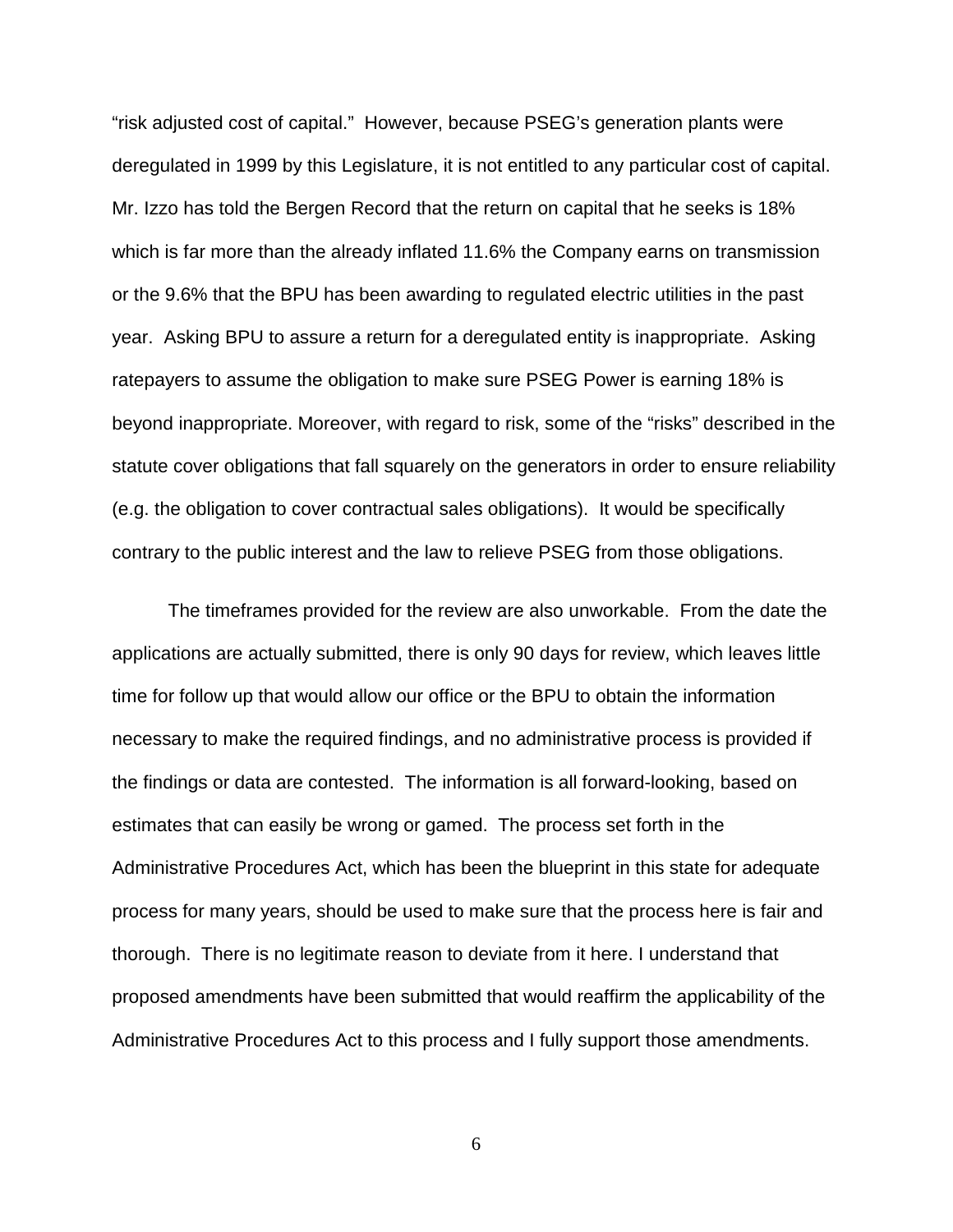The rate set in the statute of .4 cents per kilowatt hour for the subsidy is completely arbitrary. This version of the bill adds that it "reflects the emissions avoidance benefits" associated with the continued operation of the nuclear plant, but the definition of that terms tells us absolutely nothing about how that is reflected in a .4 cent per kilowatt hour rate. Where does the number come from? What is the basis for it? All we know is that the rate is included in this bill which means it was established before any review of the plants' financial information. There are well-established constitutionally-based principles that rates must be just and reasonable. There is no way to know how this rate was derived, whether it has any correlation to any alleged revenue shortfalls being experienced by PSEG or whether it is just and reasonable.

And, shockingly, this version of the bill removes the provision allowing BPU to reduce the rate for the first four year period. There is a provision allowing them to lower the rate in the fourth year, but by the time anyone looks at this rate to make sure it is just and reasonable, ratepayers will have been charged nearly \$1 billion. Moreover, if the BPU does lower the rate, pursuant to Section 3k, PSEG can simply back out of the program. While there is no relief valve for ratepayers if prices and revenues go up during the four year and subsequent three year periods, there are many unilateral off ramps for the Company. Not only may the Company drop out if the BPU lowers the rate, it can drop out if the Legislature passes any new tax, assessment or fee on generators, or if a state or federal law reduces the value of a ZEC, for instance by imposing wholesale market rules that will minimize the market distortion from the ZEC.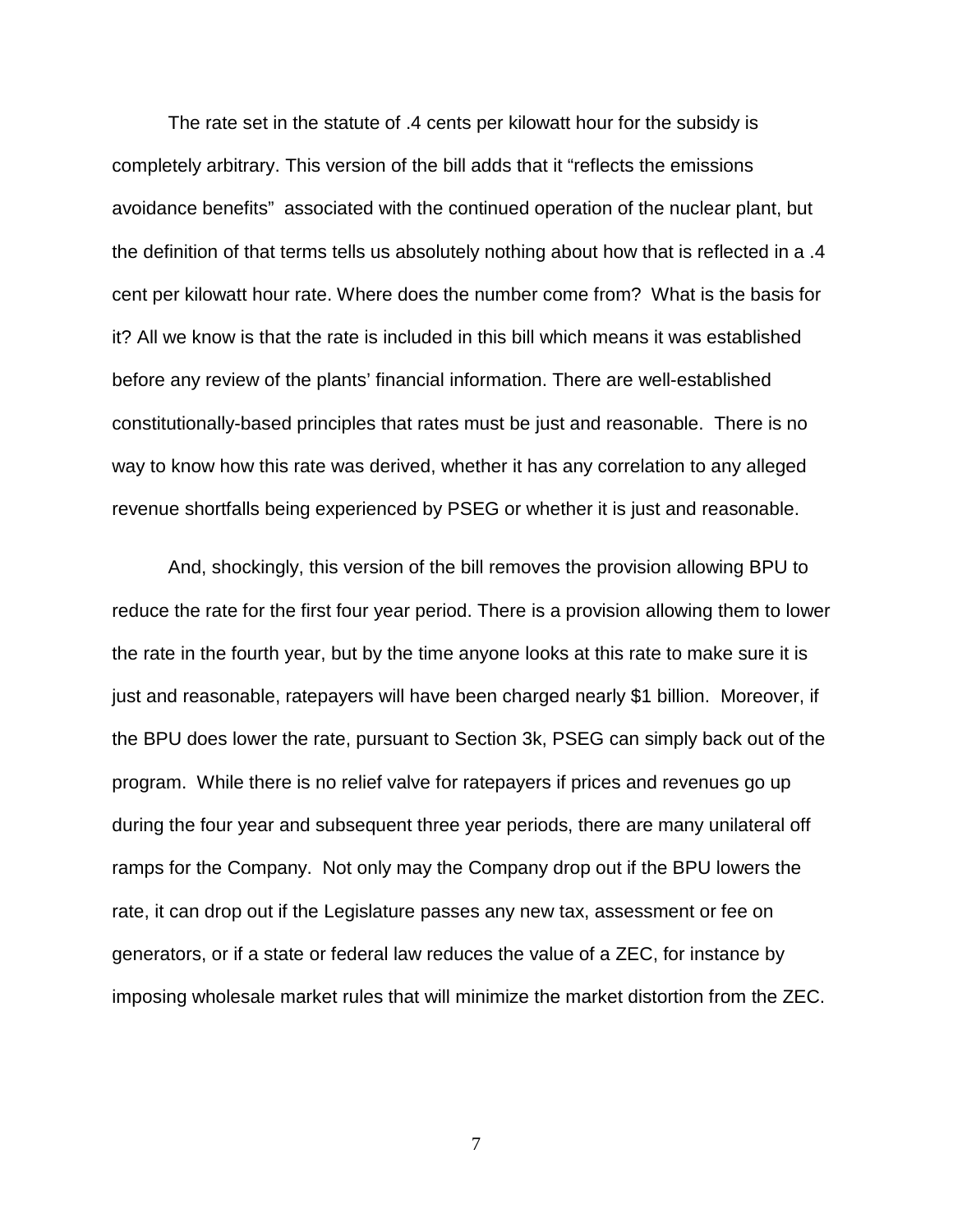The fact that the bill makes this charge *irrevocable* cannot be ignored. Once the initial four year period or subsequent three year periods begin, ratepayers are on the hook for the entire period. If prices go up, which is likely to happen for a number of reasons, only some of which relate to the financial stress on nuclear and coal plants, PSEG gets to keep the additional revenues as well as the ZEC supplemental payments for that entire period. There is no definition of when the closure of a nuclear plant will no longer be considered "premature," and the study called for in the bill at the end of ten years is of little comfort since ratepayers will have already paid \$3 billion that, based on the language of the statute, they will likely never get back.

The provision providing for an offset if PJM, FERC or other entities act to address the financial condition of coal and/or nuclear plants is also of little value for ratepayers. It does not change a nuclear plant's eligibility for subsidies unless, according to the nuclear plant itself, the program "*eliminates* the need for the nuclear power plant to retire prematurely." (Section 3e(5)). The bill does provide for the BPU to determine each year the "dollar amount" received from such programs and deduct it from the overall subsidy, but establishing that dollar amount will be virtually impossible, given that the market prices are set by a variety of factors making it difficult to pull out that one strand to determine its impact on the overall price. For example, with New Jersey reentering RGGI, we will be seeing revenues from the price on carbon that other plants will pay. But that money is already earmarked to go to clean energy and energy efficiency programs. So while the RGGI payments paid by competitors will help PSEG's plants compete, the RGGI revenues will not be deducted from this program, as only amounts "received" by the nuclear plants are deducted.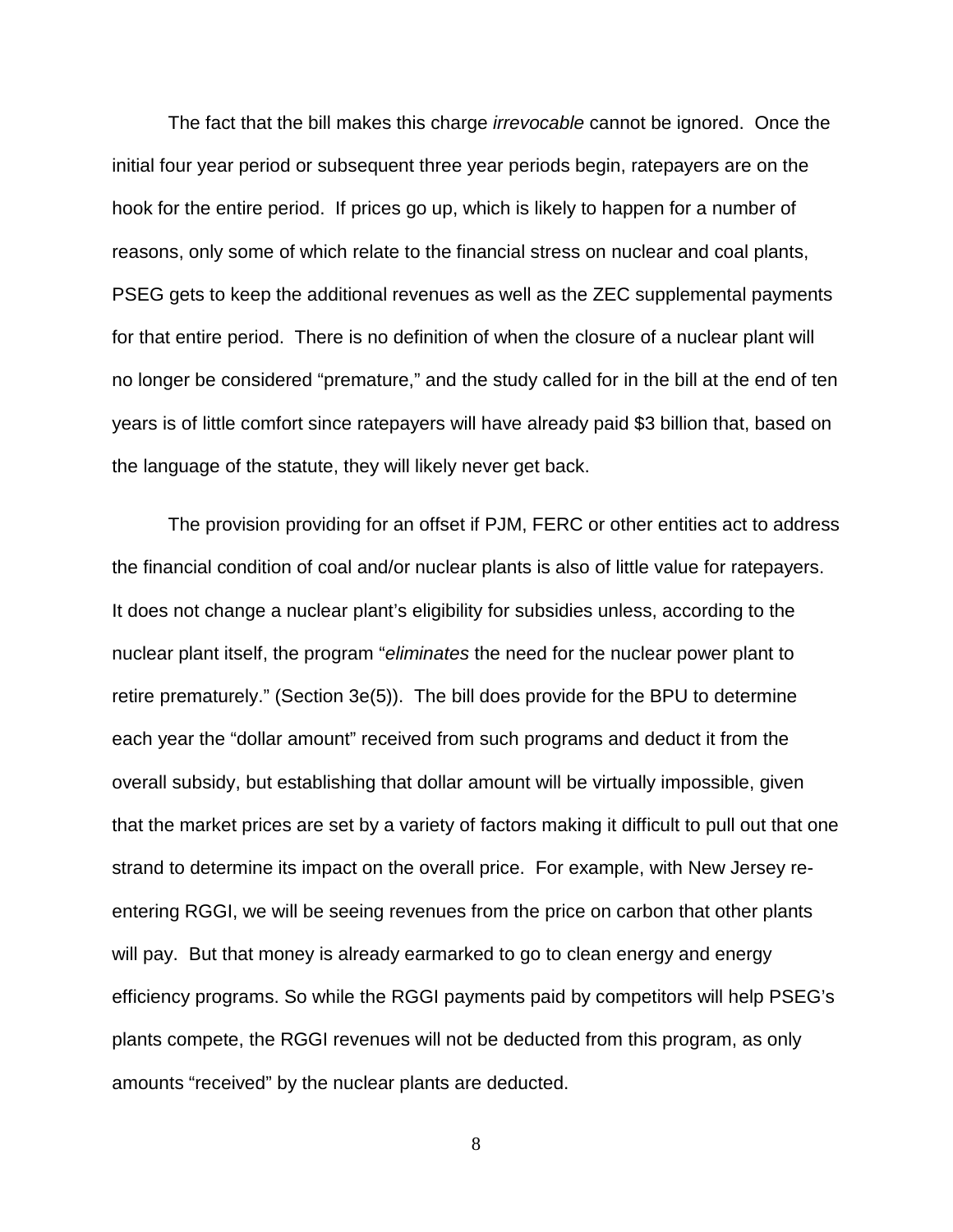The bill also effectively ensures that New Jersey ratepayers will be subsidizing ratepayers in other states. Not all of the electricity generated by these plants goes to New Jersey. In fact, much of it goes to Delaware, Maryland and Pennsylvania. With additional transmission being built from these nuclear plants, the amount going out of state, according to the PJM cost allocation formula, may very well increase. Many New Jersey businesses compete with businesses in nearby Delaware, Maryland and Pennsylvania. With this bill, you will be giving those out of state competitors a leg up. Moreover, given that the bill allows for subsidies until the megawatt-hours reach 40% of New Jersey's E.Y. 2017 load, we may well be subsidizing out of state plants as well, as the three eligible in-state nuclear plants provide New Jersey with less than 40% (about 33%) of our electricity.

In sum, this is a "heads I win, tails you lose" situation for PSEG. It puts all the power and benefits on PSEG's side of the ledger, allowing it to determine what it is entitled to earn, whether other programs provide enough assistance, and even its own eligibility. Many of the tasks being assigned to BPU cannot be adequately performed in the timeframes allowed, and without further changes, we will be spending some of that time litigating the intervention of those who represent the ratepayers. PSEG can back out if any term doesn't go in its favor, but ratepayers are on the hook for an irrevocable charge even if PSEG starts earning more. The normal administrative procedures are cast aside as if they were of no importance to protecting the due process rights of ratepayers.

If the goal is to only give PSEG a subsidy if they need it, this bill doesn't get us there. In fact, it makes sure they get asubsidy even when we know they don't need it.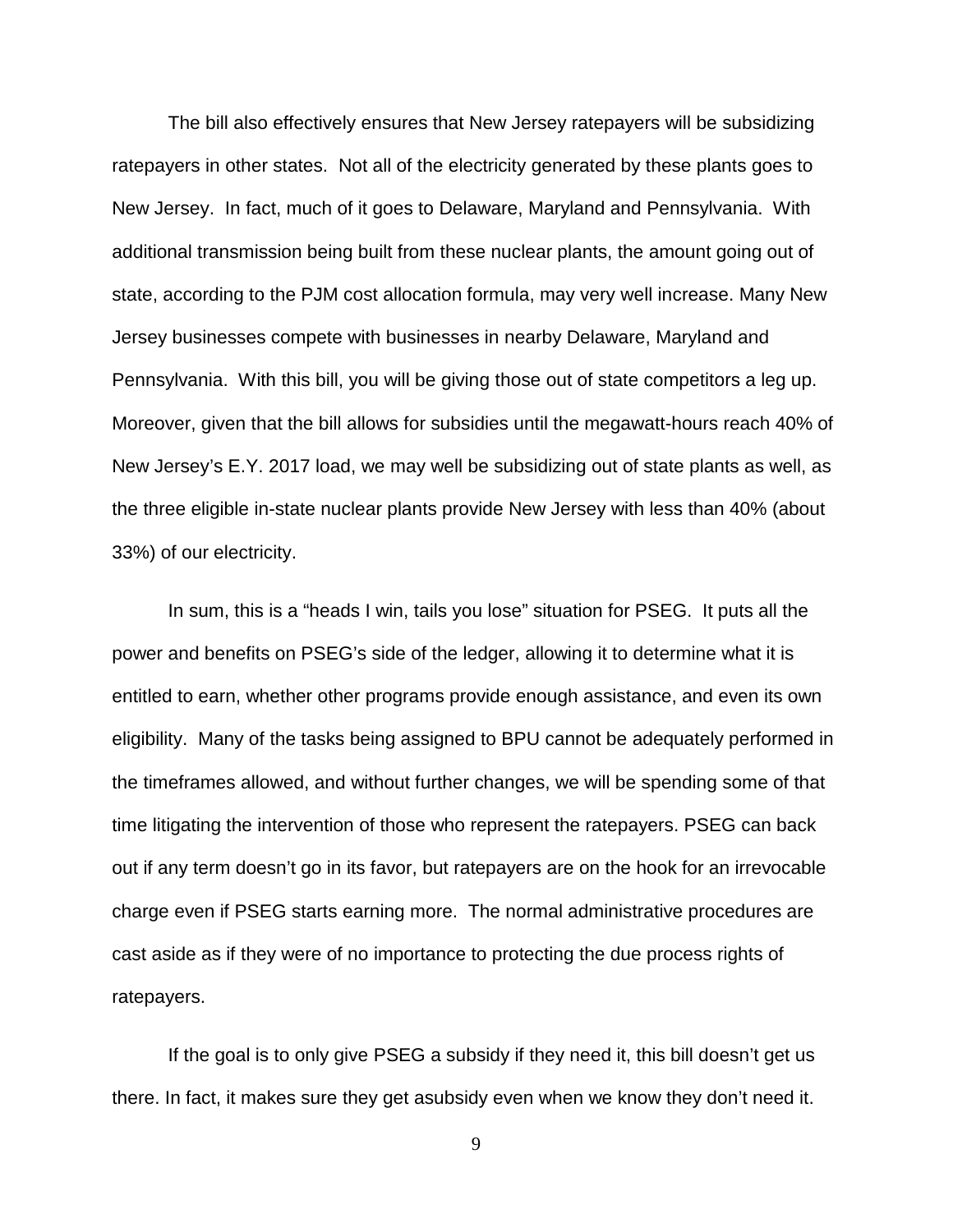There should be an orderly, objective process to assess the problem, figure out what is needed to solve it, and come up with a fair way to balance the competing interests of both the Company and ratepayers. Ratepayers do not have bottomless pockets. If we spend \$3 billion on nuclear subsidies and it turns out we didn't need to, that is \$3 billion less that we can spend on something else that we do need.

The solar provisions of this bill are also of great concern. While Rate Counsel supports solar energy we are currently spending more than we need to in SREC subsidies. We are second in the nation in the size of our subsidies even though we are no longer second in the nation in solar development. If we are paying too much for each kilowatt of solar, we will end up being able to afford less than we want.

New Jersey pays some of the highest prices for solar SRECs in the country. Other Mid-Atlantic States are trading much lower, and some have moved away from SREC markets altogether. Currently SREC prices in New Jersey average about \$200- \$220. In Maryland and Pennsylvania, prices are below \$20. Delaware recently moved to an annual solicitation rather than an SREC market, which produced a weighted average price also at about \$20. Information that we have from talking to solar investors is that projects can be paid off in a reasonable period of time with a reasonable return for the developer for well under the price we are paying for SRECs. The extra proceeds are allowing for faster payback periods and windfall profits. The provisions of this bill fail to provide any real relief to ratepayers, adding \$465 million in ratepayer exposure that is already over \$5 billion for the 2018-2028 period. In this proposal, the Alternative Compliance Payment (ACP), which provides the ceiling on SREC prices, doesn't even fall below \$200 until 2029. In short, we are developing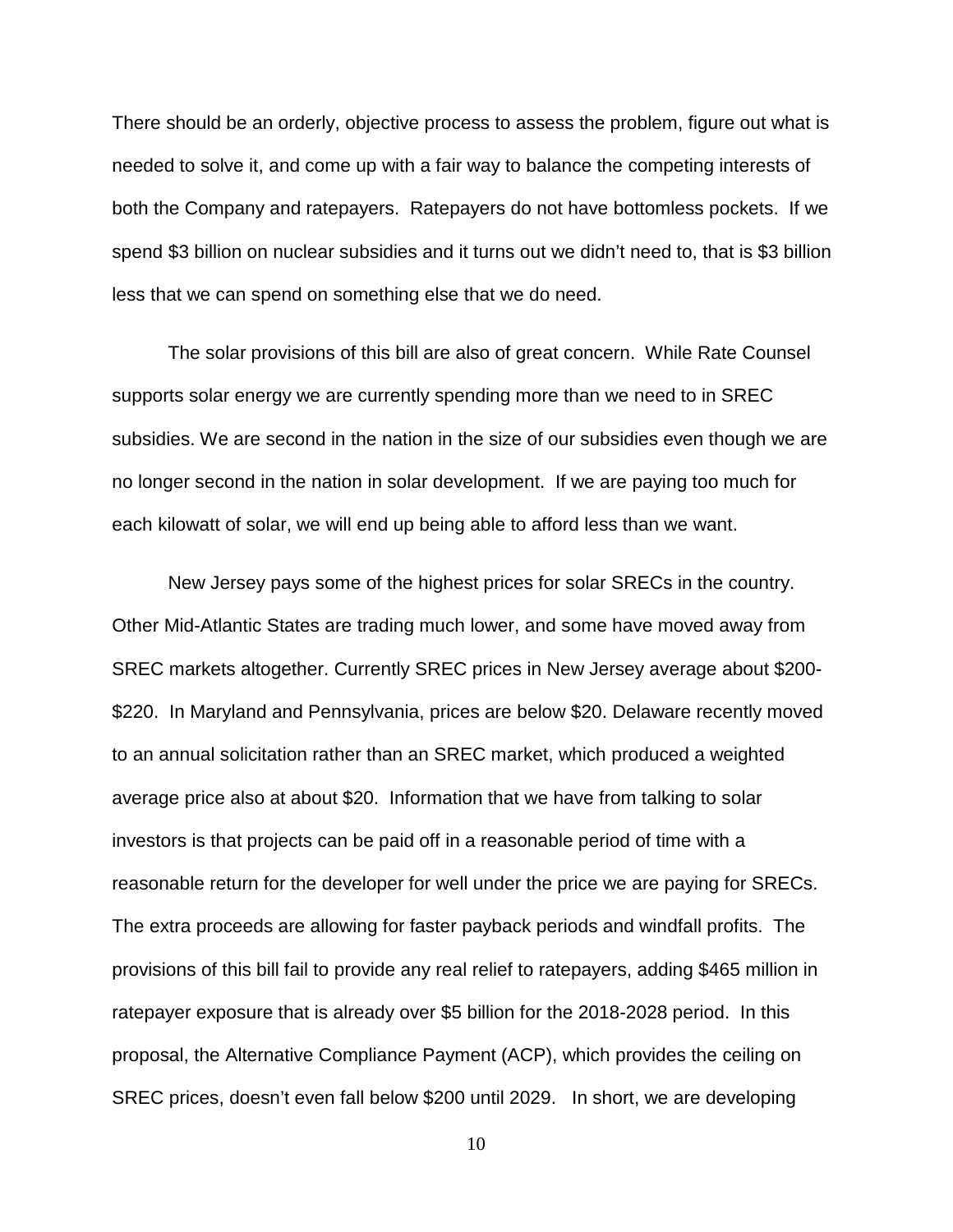solar in a way that is much more expensive than necessary. While we welcome the provisions of the bill that call for a two year study to figure out a better way, further reductions in the ACP are needed. Other states start lower and decline faster. For example, Maryland's 2017 SACP is \$200. In 2019, Maryland goes to \$150 and in 2023 they go to \$100. There is no evidence that New Jersey companies need so much more to finance their projects than developers in other states. So unless changes are made, New Jersey will continue to support its solar program in a manner that is much more expensive than necessary.

With respect to the significant increase in the Class I RPS that is included in this bill, we support the goal, but note that it will be difficult to reach these goals without a substantial portion of the electricity coming from out of state sources. A significant number of our Class I RECS come from solar and wind projects in the mid-west. While this may not be a concern, it is something that must be considered when looking at the impact of this bill on New Jersey ratepayers. While the bill provides for rate caps, a concept that we generally appreciate, the language of the bill is a bit ambiguous. It is unclear if it allows rate increases of 7% each year from 2019-2021 and 5% increases each year thereafter, or if it is intended to keep the percentage of residential rates used to meet the Class I RPS at 7% and 5%. The former would represent a huge increase in rates, the latter would be more reasonable. The bill is also silent on whether or how these caps would apply to business and commercial customers.

It is not possible for us to calculate the overall cost of the energy efficiency, storage and virtual net metering portions of the bill. We are great supporters of energy efficiency and do support a program that requires utilities to undertake such programs.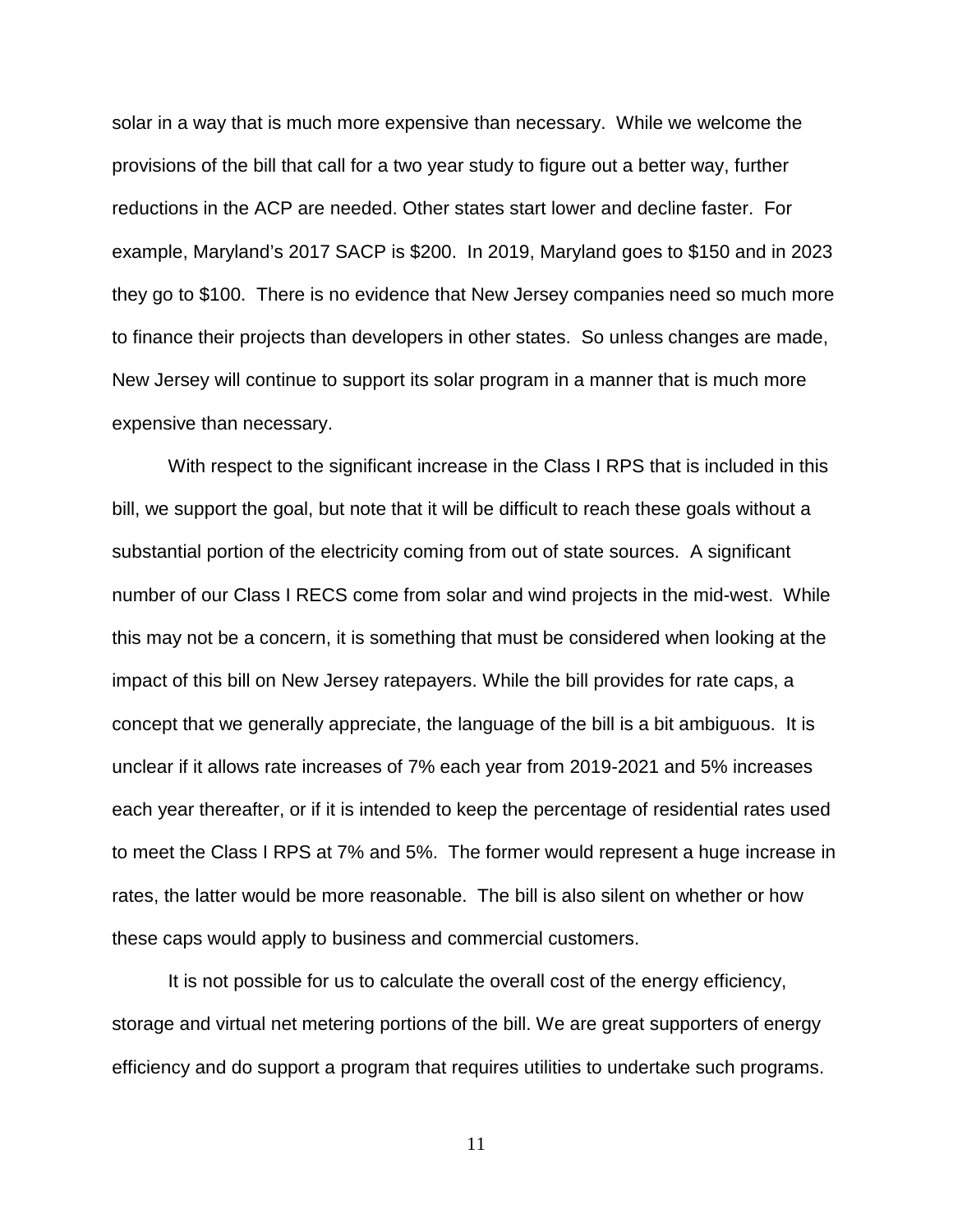We also support paying them fairly and rewarding them for successful programs. However, we do not support decoupling utility revenues from what they sell or giving them lost revenues "associated with" their programs. If the Board is to consider any lost revenues at all, the utilities should be required to prove that the losses resulted from their programs, rather than take credit for weather, economic downturns, or customer driven energy efficiency. Otherwise, the disincentive is transferred to the ratepayer which could threaten the success of these programs. While some argue decoupling removes disincentives to pursue energy efficiency, a mandate that requires utilities to undertake energy efficiency also removes any such disincentive. We can pay the utility a fair amount and still preserve the economic benefits for customers who save electricity through energy efficiency.

We are also concerned about the community solar or virtual net metering provisions of the bill. At the same time the BPU is being asked to review the financial status of nuclear plants, establish offshore wind regulations, study energy storage, review new ways to promote solar development, determine the impact of the new Tax code, and process many infrastructure and rate cases, the Board will also have to develop regulations governing Community Solar. This is simply not feasible. Community Solar should be folded into the review of our Solar program provided for elsewhere in the statute.

In sum, this bill is massive, and with each iteration it gets worse. It will add huge costs to the monthly bills of the customers you represent. It will impact our state's economy for many years to come. There is no reason to proceed on the fly like this. There is no imminent emergency related to any of this. We need to take the appropriate